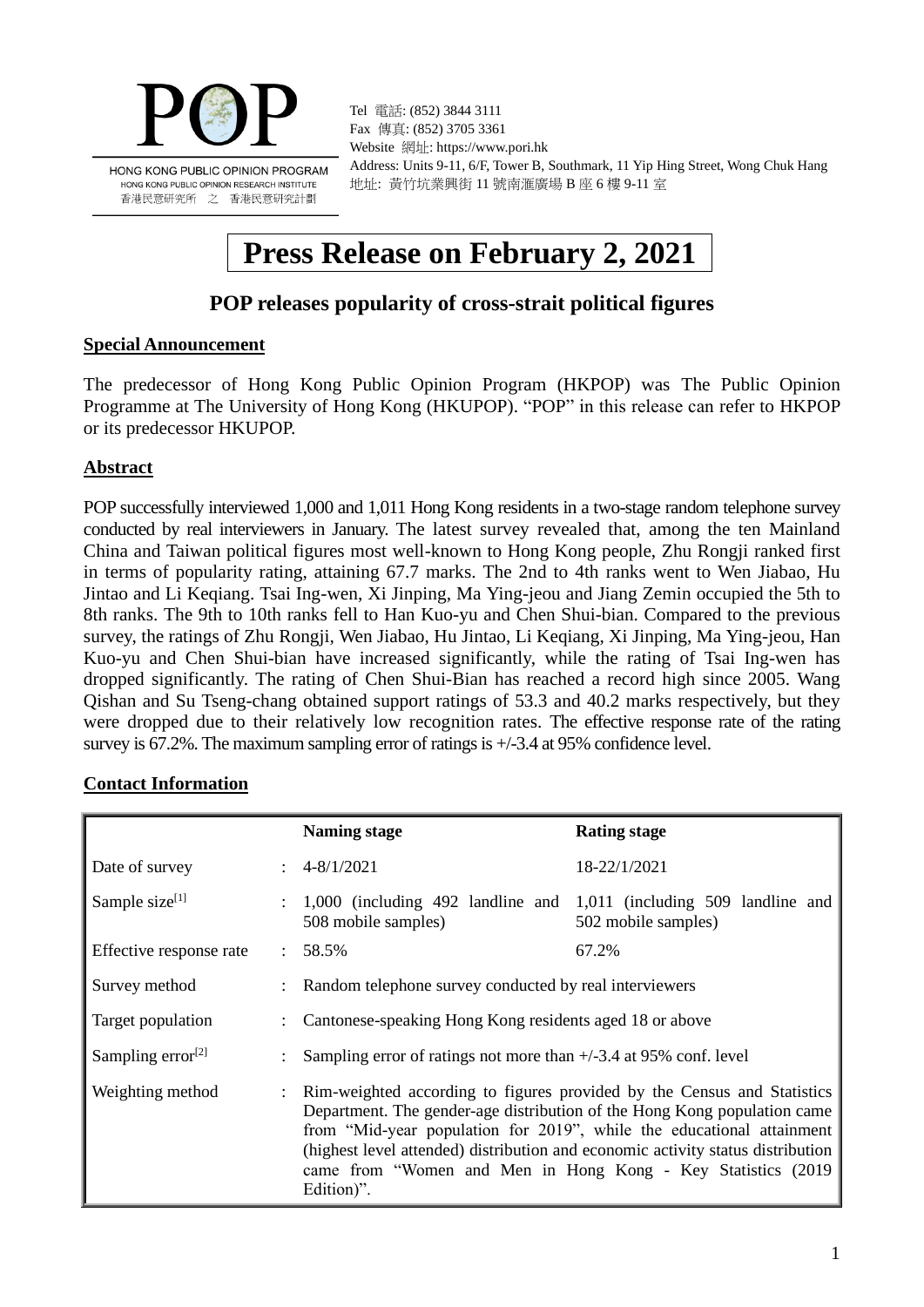- [1] This figure is the total sample size of the survey. Some questions may only involve a subsample, the size of which can be found in the tables below.
- [2] All error figures in this release are calculated at 95% confidence level. "95% confidence level" means that if we were to repeat a certain survey 100 times with different random samples, we would expect 95 times having the population parameter within the respective error margins calculated. Because of sampling errors, when quoting percentages, journalists should refrain from reporting decimal places, whereas one decimal place can be used when quoting rating figures.

#### **Latest Figures**

In the naming survey, respondents could name, unprompted, up to 10 contemporary leaders in China or Taiwan whom they knew best. The top 12 nominees then entered the rating survey. In the rating survey, respondents were asked to rate individual political figures using a 0-100 scale, where 0 indicates absolutely no support, 100 indicates absolute support and 50 means half-half. After calculation, the bottom ones in terms of recognition rate were dropped; the remaining 10 were then ranked according to their support ratings to become the top 10 cross-strait political figures. Recent ratings of the top 10 cross-strait political figures are summarized below, in descending order of support ratings<sup>[3]</sup>:

| Date of survey                 | $17 - 19/7/19$    | $14 - 15/1/20$         | $22 - 24/7/20$ | <u>18-22/1/21</u>    |                     | Latest<br><i>change</i> |
|--------------------------------|-------------------|------------------------|----------------|----------------------|---------------------|-------------------------|
| Sample size $[4]$              | 557-690           | 508                    | 510            | 541-649              |                     |                         |
| Response rate                  | 59.8%             | 57.7%                  | 56.5%          | 67.2%                |                     |                         |
| Latest findings <sup>[5]</sup> | Finding           | Finding                | Finding        | Finding & error      | Recognition<br>rate |                         |
| Zhu Rongji                     | $65.3{1}$         | 59.0{1} <sup>[6]</sup> | $61.6{1}$      | $67.7 + (-2.3)$      | 80.1%               | $+6.1^{[6]}$            |
| Wen Jiabao                     | $57.2{2}$         | $51.7\{3\}^{[6]}$      | $54.4\{3\}$    | $61.9 + (-2.222)$    | 83.6%               | $+7.6^{[6]}$            |
| Hu Jintao                      | $53.0\{4\}^{[6]}$ | $48.4\{4\}^{[6]}$      | $51.1{4}$      | $58.0 + (-2.2{3})$   | 83.7%               | $+6.9^{[6]}$            |
| Li Keqiang                     | $50.5\{5\}^{[6]}$ | $44.6\{6\}^{[6]}$      | $46.4\{5\}$    | $54.5 + (-2.6)4$     | 83.4%               | $+8.1^{[6]}$            |
| Tsai Ing-wen                   | $47.4\{6\}^{[6]}$ | $57.6\{2\}^{[6]}$      | $57.6{2}$      | $52.8 + (-2.8)5$     | 91.3%               | $-4.8^{[6]}$            |
| Xi Jinping                     | $47.1\{7\}^{[6]}$ | $39.9{7}^{[6]}$        | $40.7\{8\}$    | $50.9 + (-3.1)$      | 94.6%               | $+10.2^{[6]}$           |
| Ma Ying-jeou                   | $53.2\{3\}^{[6]}$ | 44.8 $\{5\}^{[6]}$     | $45.9{7}$      | $50.7 + (-2.47)$     | 84.1%               | $+4.7^{[6]}$            |
| Jiang Zemin                    | $43.8\{8\}$       | $38.3\{8\}^{[6]}$      | $46.2{6}$      | $49.1 + (-2.418)$    | 80.8%               | $+2.9$                  |
| Han Kuo-yu                     | $40.1^{[7]}$      | $28.6\{9\}^{[6]}$      | $24.6{9}$      | $33.5 + (-2.8)^9$    | 64.9%               | $+8.9^{[6]}$            |
| Chen Shui-bian                 | 22.8{10}          | 22.9{10}               | $23.1\{10\}$   | $27.3 + (-2.0{10}$   | 85.5%               | $+4.1^{[6]}$            |
| Wang Qishan                    |                   |                        |                | $53.3 + (-3.4^{[7]}$ | 56.5%               |                         |
| Su Tseng-chang                 |                   |                        |                | $40.2 + (-2.8^{[7]}$ | 49.4%               |                         |
| Lee Teng-hui                   | $38.2{9}$         | $37.0^{[7]}$           | $36.7^{[7]}$   |                      |                     |                         |
| Han Zheng                      | 41.9[7]           |                        | $33.2^{[7]}$   |                      |                     |                         |
| Soong Chu-yu                   |                   | $32.0^{[7]}$           |                |                      |                     |                         |
| Li Peng                        | $38.5{9}$         |                        |                |                      |                     |                         |

[3] If the rounded figures are the same, numbers after the decimal point will be considered.

[4] Before March 2020, weighted count was used to report subsample size. Starting from March 2020, raw count was used instead.

[5] Numbers in curly brackets { } indicate the rankings.

[6] The difference between the figure and the result from the previous survey has gone beyond the sampling error at 95% confidence level, meaning that the change is statistically significant prima facie. However, whether the difference is statistically significant is not the same as whether they are practically useful or meaningful, and different weighting methods could have been applied in different surveys.

[7] Recognition rates were comparatively low in the rating survey.

The latest survey revealed that, among the ten Mainland China and Taiwan political figures most well-known to Hong Kong people. Zhu Rongji ranked first in terms of popularity rating, attaining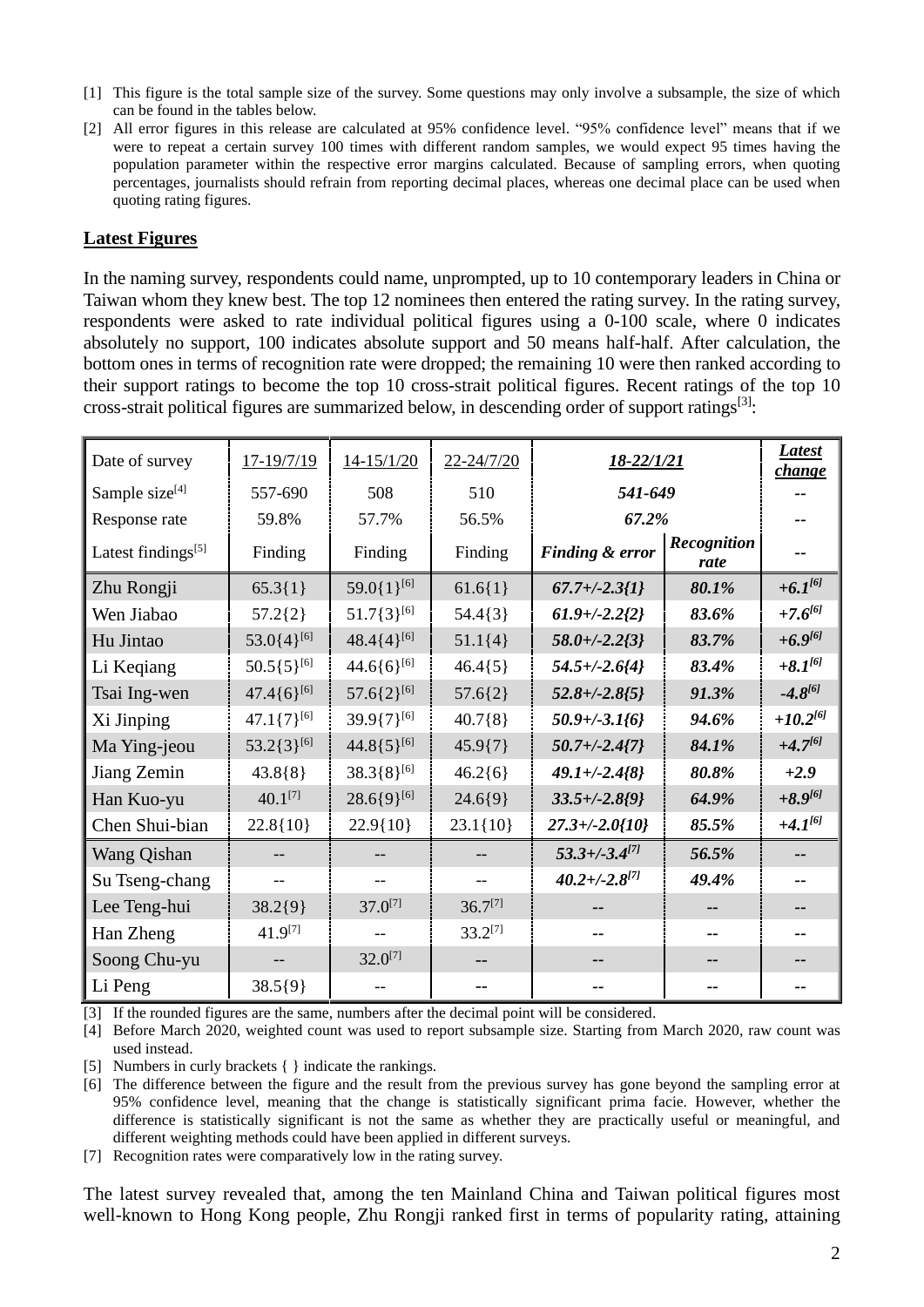67.7 marks. The 2nd to 4th ranks went to Wen Jiabao, Hu Jintao and Li Keqiang with scores of 61.9, 58.0 and 54.5 marks respectively. Tsai Ing-wen, Xi Jinping, Ma Ying-jeou and Jiang Zemin occupied the 5th to 8th ranks with 52.8, 50.9, 50.7 and 49.1 marks correspondingly. The 9th to 10th ranks fell to Han Kuo-yu and Chen Shui-bian with respective scores of 33.5 and 27.3 marks. Compared to the previous survey, the rating of Zhu Rongji, Wen Jiabao, Hu Jintao, Li Keqiang, Xi Jinping, Ma Ying-jeou, Han Kuo-yu and Chen Shui-bian has increased significantly, while the rating of Tsai Ing-wen has dropped significantly. The rating of Chen Shui-Bian has reached a record high since 2005. Wang Qishan and Su Tseng-chang obtained support ratings of 53.3 and 40.2 marks respectively, but they were dropped due to their relatively low recognition rates.

It should be noted that our list of "top 10 cross-strait political figures" only includes those best known to the Hong Kong public, ranked according to their support ratings. Other political figures may have very high or low support ratings, but they are excluded from the list because they are relatively less well-known.

### **Opinion Daily**

In 2007, POP started collaborating with Wisers Information Limited whereby Wisers supplies to POP a record of significant events of that day according to the research method designed by POP. These daily entries would then become "Opinion Daily" after they are verified by POP.

For the polling items covered in this press release, the previous survey was conducted from 22 to 24 July, 2020 while this survey was conducted from 18 to 21 January, 2021. During this period, herewith the significant events selected from counting newspaper headlines and commentaries on a daily basis and covered by at least 25% of the local newspaper articles. Readers can make their own judgment if these significant events have any impacts to different polling figures.

| 17/11/20 | Carrie Lam and Zhang Xiaoming deliver speech at the Basic Law 30th Anniversary Legal<br>Summit.                                 |
|----------|---------------------------------------------------------------------------------------------------------------------------------|
| 11/11/20 | NPCSC disqualifies 4 democrats in LegCo.                                                                                        |
| 9/11/20  | Sources say NPCSC will disqualify democrats in LegCo.                                                                           |
| 6/11/20  | Vice-Premier of the State Council Han Zheng meets Carrie Lam.                                                                   |
| 1/11/20  | Police arrests 6 democrats who allegedly violated the LegCo Powers and Privileges<br>Ordinance.                                 |
| 29/10/20 | The fifth plenary session of the Communist Party of China Central Committee passes the 15th<br>Five-Year Plan.                  |
| 23/10/20 | Xi Jinping attends anniversary event of the Korean War and delivers a speech.                                                   |
| 14/10/20 | Xi Jinping delivers a speech in Shenzhen.                                                                                       |
| 13/10/20 | Xi Jinping attends anniversary celebration of the establishment of the Shenzhen Special<br>Economic Zone.                       |
| 12/10/20 | Carrie Lam postpones Policy Address.                                                                                            |
| 10/10/20 | Police arrests 9 people on suspicion of helping the 12 Hong Kong people now being detained<br>in Shenzhen flee Hong Kong.       |
| 30/9/20  | Luo Huining, Tung Chee-hwa and principal officials of Hong Kong celebrates the 71st<br>anniversary of the founding of the PRC.  |
| 12/9/20  | Twelve Hong Kong youngsters have been detained in Shenzhen for over two weeks. Their<br>family members hold a press conference. |
| 27/8/20  | China Coast Guard intercepted a speedboat to Taiwan on August 23 and arrested 12 young<br>Hong Kong people.                     |
| 11/8/20  | The NPCSC decides that the current Legislative Council shall continue to discharge duties for<br>no less than one year.         |
| 10/8/20  | Police searches Next Media and arrests Jimmy Lai, Agnes Chow and other people under<br>national security law.                   |
| 9/8/20   | Media continues to report on US sanction on 11 Chinese or Hong Kong government officials.                                       |